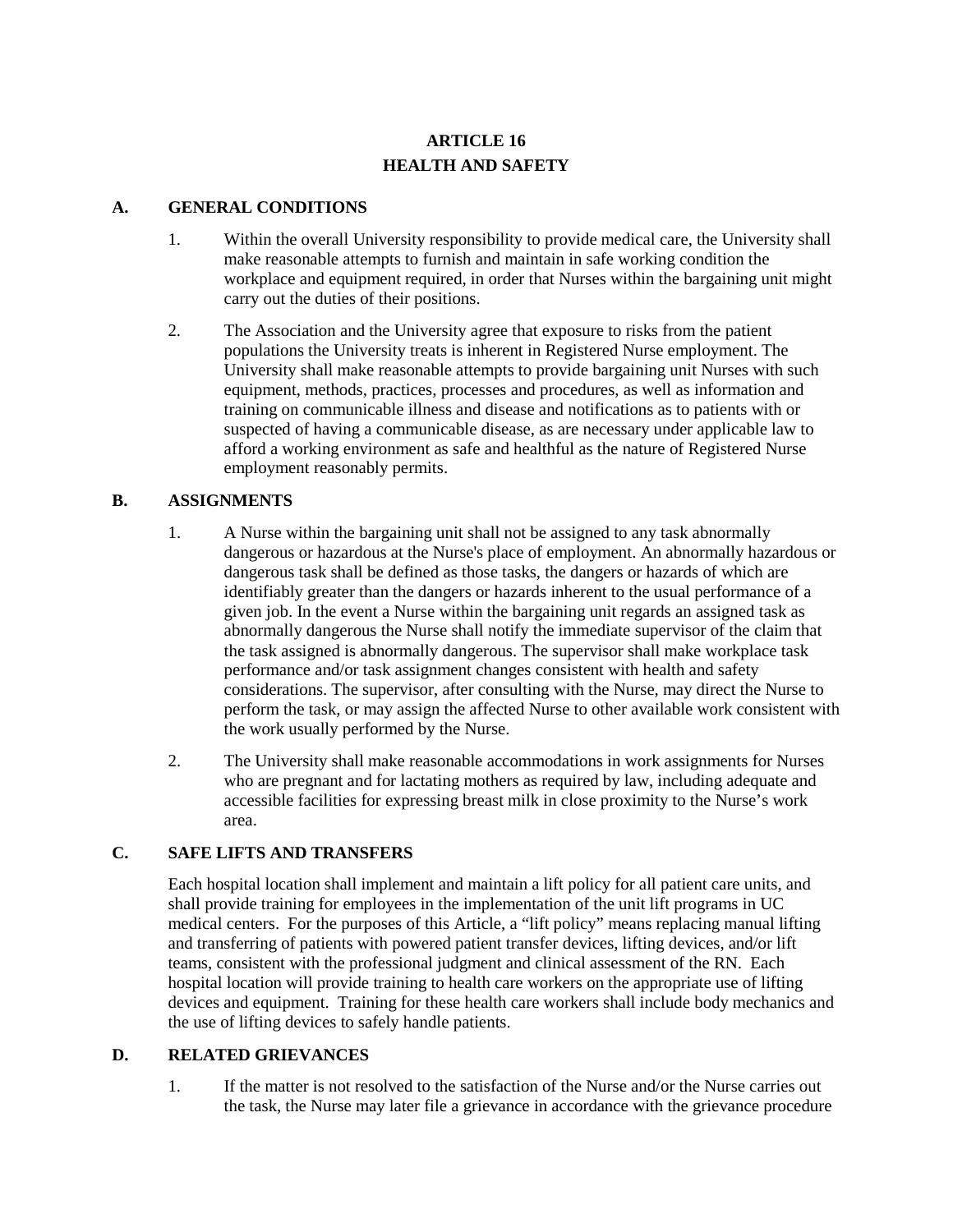of this Agreement. If the Nurse unreasonably refuses to perform the task, the Nurse may be subject to discipline. A Nurse may not be disciplined for appropriately raising safety concerns.

- 2. If, as a result of the filing of a grievance relative to an abnormally dangerous or hazardous task assignment, the University and the Association agree as to the existence of such abnormally hazardous or dangerous assignment, the University shall correct such situation within a reasonable time and utilizing funds as available.
- 3. The University and the Association acknowledge that the University's ability to comply with the provisions of this Article is subject to the availability of budgeted funds for the accomplishment of such actions which may be necessary in order for the University to meet its obligations under this Article and/or pursuant to any settlement, award, and/or arbitration decision rendered pursuant to a grievance/ arbitration related to the provisions of this Agreement and Article. The University and the Association agree that the availability of such specifically budgeted and available funds shall be a contingency upon which the University's compliance with a settlement award, arbitrator's decision, and/or order of enforcement of such decision relative to a grievance or arbitration related to this Article shall be dependent. In such cases, the University shall take reasonable measures to alleviate the problem pending budgetary considerations. The University shall seek to expedite budgetary approval to solve the problem.
- 4. In the case of a suspected outbreak of a communicable disease and when the University requires testing and provides treatment for such communicable disease of patients and/or Nurses who are non-members of the bargaining unit represented by this Agreement, the University shall offer such tests and treatment for bargaining unit Nurses within the appropriate affected work areas at no cost to the Nurses. In case of a work-incurred illness or injury which is compensable under the Workers' Compensation Act, the University shall provide such treatment to the Nurse within the bargaining unit as may be required by the Act.

#### **E. INFECTIOUS DISEASE AND HAZARDOUS SUBSTANCE PROTECTION**

The University is committed to providing a safe and healthy work environment for its employees, including Registered Nurses, and further agrees to comply with all applicable local, state and federal health and safety laws and regulations regarding infectious disease and hazardous substance exposure, including providing the necessary personal protective equipment, training and education. In the event that safety laws and regulations differ from the language of this article, the higher standard shall be in effect.

- 1. The University will endeavor to protect Nurses from infectious disease and hazardous substance exposure in the following ways:
	- a. The University shall provide protocols and personal protective equipment (PPE) based on the type and nature of the disease or substance.
	- b. The University shall engage in the Interactive Process with any Nurse who reports an allergy or sensitivity associated with University-provided PPE to determine if there is a reasonable alternative.
	- c. The University shall provide training and education, at least annually, for all Nurses who may be exposed to patients, their bodily fluids, or other potentially infectious or hazardous materials.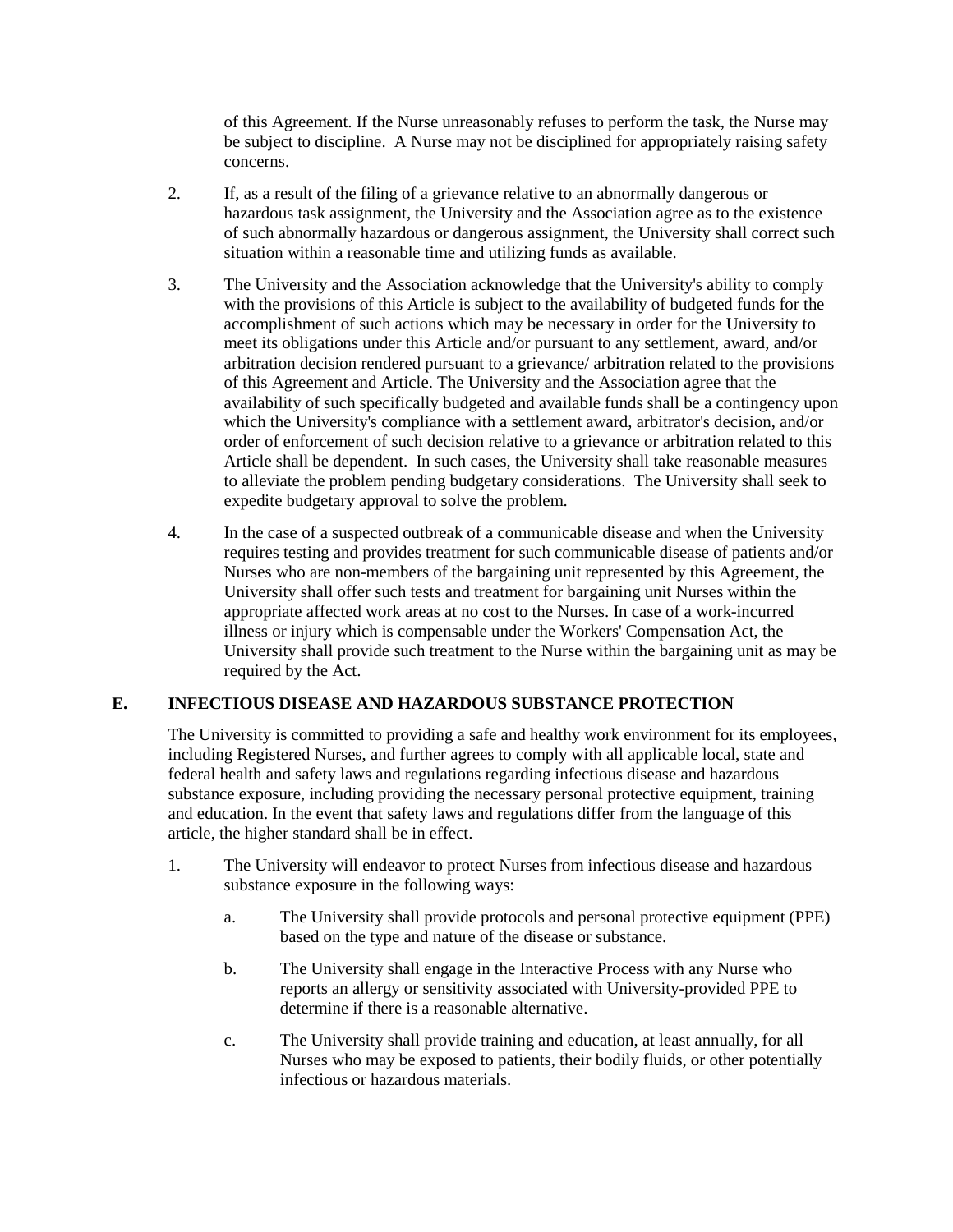- d. There will be additional training and education as needed based on new conditions related to infectious diseases and other hazardous substances.
- e. Consider suggestions from the PPC as to what modifications should be made in improving protections from infectious disease and hazardous substance exposure.

#### **F. WORKPLACE VIOLENCE PREVENTION**

The University and the Association agree that the workplace should be free from violent and/or aggressive behaviors. The University is committed to providing a safe and healthy work environment for its employees, including Registered Nurses, and further agrees to comply with all applicable local, state and federal health and safety laws and regulations. In the event that safety laws and regulations differ from the language of this article, the higher standard shall be in effect.

- 1. Workplace violence is defined in state law and University policy.
- 2. The University will endeavor to protect Nurses from workplace violence in the following ways:
	- a. Make available to all Nurses copies of the University Workplace Violence Plan and Policy.
	- b. Provide training to all employees regarding the Workplace Violence Plan and Policy.
	- c. Consider suggestions from the PPC as to what modifications should be made in improving the Workplace Violence Plan and Policy, local Workplace Violence prevention procedures, and/or training content.
- 3. In the event a Nurse is injured during an incident of workplace violence, the University will immediately provide medical care/first aid to the injured Nurse(s), if needed, and will take necessary safety precautions in accordance with state law and University policy.

## **G. SEXUAL HARASSMENT PREVENTION**

The University is committed to providing a safe and healthy work environment for its employees, including Registered Nurses, free from acts of sexual harassment and sexual violence, including, but not limited to, sexual assault, relationship violence, stalking. In the event that safety laws and regulations differ from the language of this article, the higher standard shall be in effect.

- 1. The University prohibits sexual harassment and sexual violence and retaliation against employees based on their report of prohibited behavior and/or participation in an investigation, report, remedial, or disciplinary process provided for in the SVSH Policy. The University shall respond promptly and effectively to reports of prohibited behavior and shall take appropriate action to prevent and correct behavior that violates the law and/or the Sexual Violence and Sexual Harassment ("SVSH") Policy.
- 2. Reports of alleged violations of the SVSH Policy may be addressed through the complaint procedure embedded in the policy. These may include interim measures and/or alternate resolutions. Interim measures may include training and education for the Respondent, no-contact remedies, and/or changes in work location, work schedule, unit, department, or position for which the Nurse is qualified provided that, in the case of the Complainant, the change is voluntary and equitable. Alternate resolutions may include mediation, separating the parties, providing for safety, or education and training. A complete list with definitions of prohibited behavior, retaliation, interim measure and